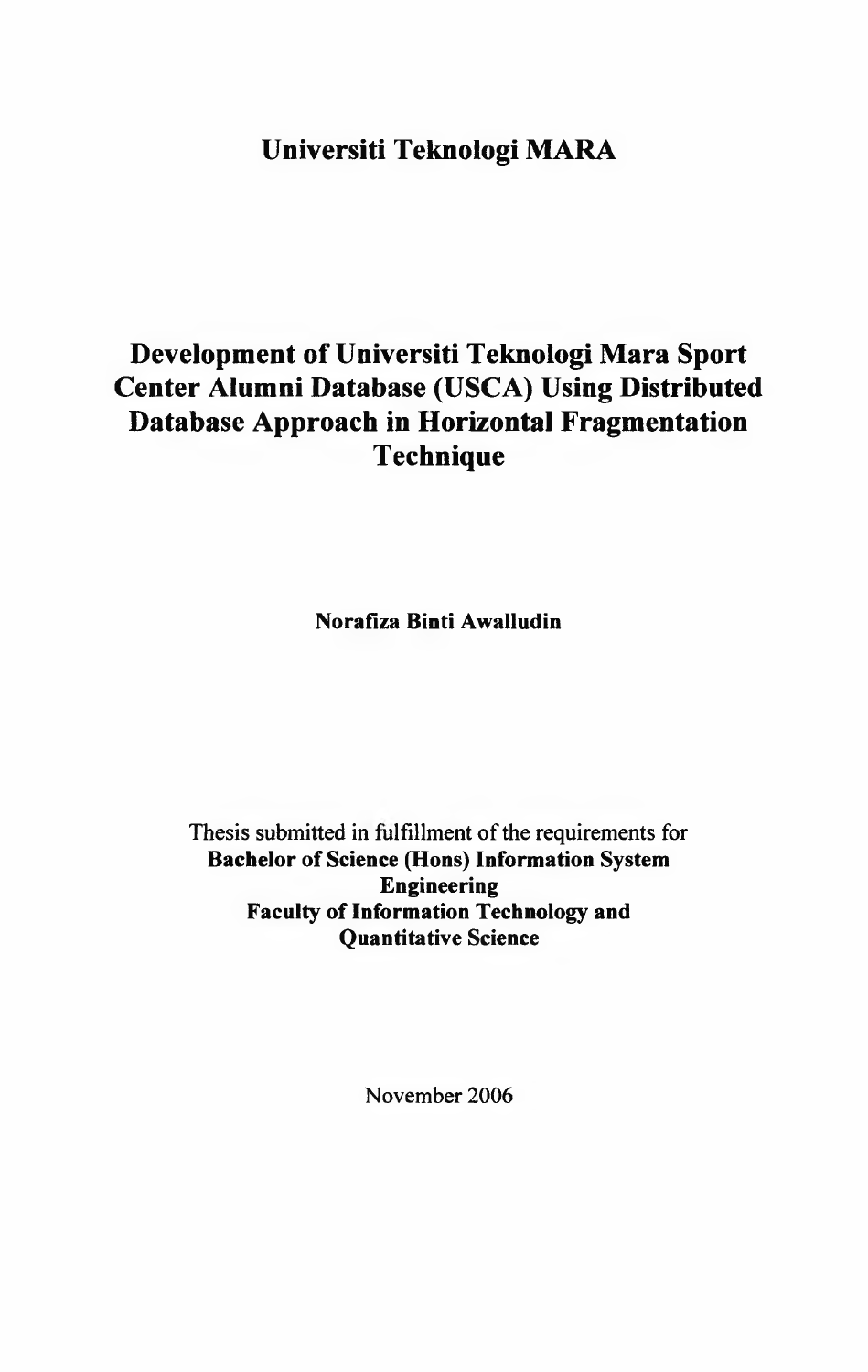#### <span id="page-1-0"></span>**DECLARATION**

This declaration is to clarify that all the submitted contents of this thesis are original in its stature, excluding those, which have been, acknowledge especially in the references. All the work process involved is from my own idea and work. All of the content of this thesis has been submitted as part of partially fulfillment of Bachelor of Science (Hons.) Information System Engineering program. I hereby declare that this thesis project is the work of my own excluded for the references document and summaries that have been acknowledged.

NOVEMBER, 2006 NORAFIZA BINTI AWALLUDIN 2004219735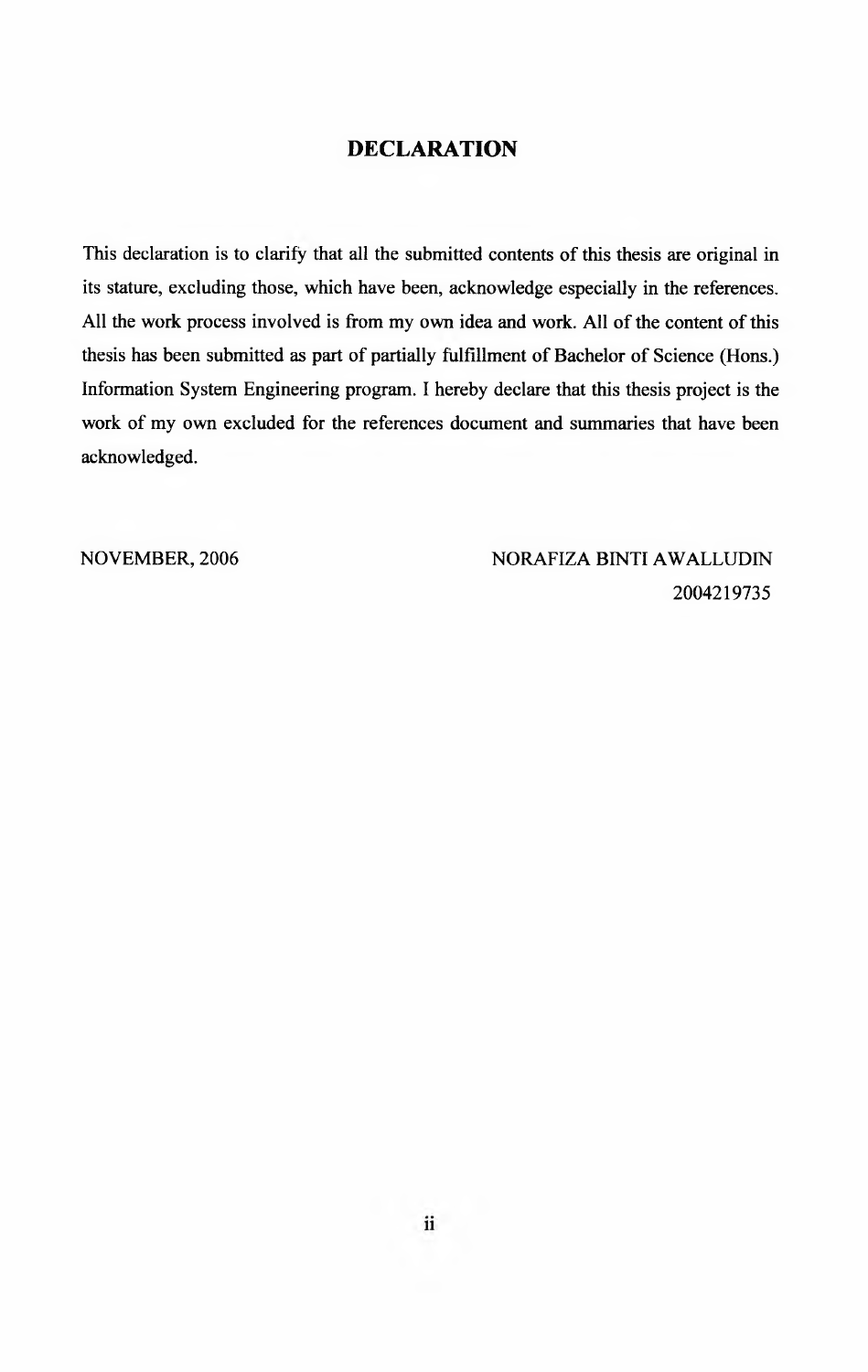#### <span id="page-2-0"></span>**ABSTRACT**

After graduating from universities, every student becomes an alumnus. Currently, many alumni associations mainly organized around universities. The main of the associations is to share knowledge among alumni about their experiences that may support and advance the pursuit of academic excellence at the University. This research project is about developing UiTM Sport Center Alumni System (USCA) as web application and design distributed database for UiTM Sport Center. The main purpose is to gather, manage and sustain information about UiTM Sport Center alumni. The main problem for UiTM Sport Center is they do not have a database to store the alumni information and Staff of Sport Center difficult to maintain and updates the alumni profile. The objectives of the research are to construct the requirement, design distributed database using horizontal fragmentation technique and design a system solution. Requirement engineering process is used as a methodology for gathering information and data collection for system requirement. Top-down approach is use for design distributing database. In the end of the research project period, researcher found out that the result is comply with the objectives and therefore, all the objectives in these research project have been achieved.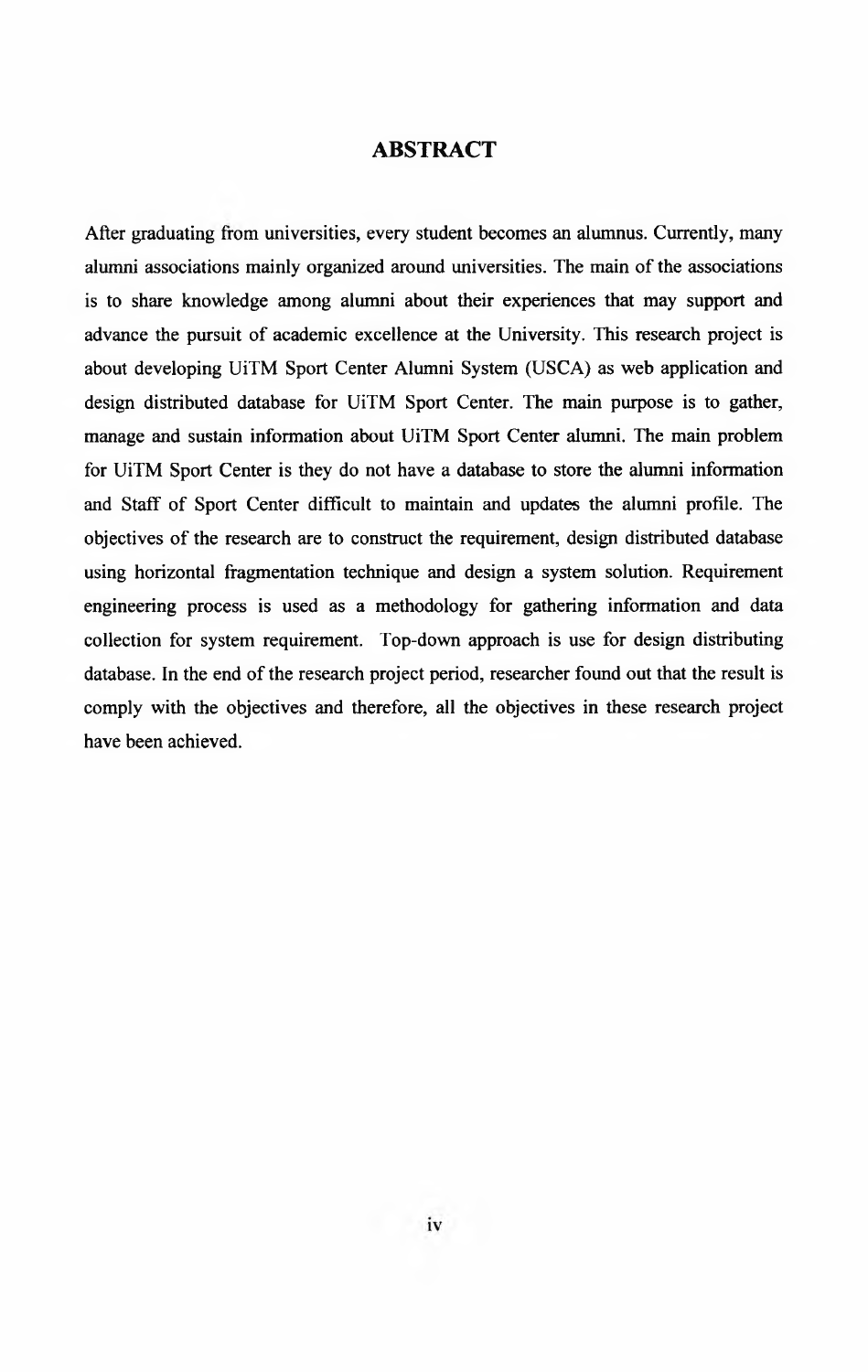## **TABLE OF CONTENTS**

### PAGE

| <b>DECLARATION</b>           | ii             |
|------------------------------|----------------|
| <b>ACKNOWLEDGEMENT</b>       | <br>111        |
| <b>ABSTRACT</b>              | 1 <sub>V</sub> |
| <b>LIST OF TABLES</b>        | X              |
| <b>LIST OF FIGURES</b>       | X1             |
| <b>LIST OF ABBREVIATIONS</b> | <b>X111</b>    |

## CHAPTER ONE: INTRODUCTION

| 1.0  | Introduction                   |                |
|------|--------------------------------|----------------|
| 1.1. | <b>Research Background</b>     | $\overline{2}$ |
| 1.2. | <b>Background of Problem</b>   | $\overline{2}$ |
| 1.3. | Research Objective             | $\overline{4}$ |
| 1.4. | Scope of the Project           | 4              |
| 1.5. | Significant of the Research    | 5              |
| 1.6. | <b>Limitations of Research</b> | 5              |
| 1.7. | <b>Report Overview</b>         | 6              |
| 1.8. | Summary                        | 6              |

#### CHAPTER TWO: LITERATURE REVIEW

| 2.0. | Introduction     |  |
|------|------------------|--|
| 2.1. | Sport and Alumni |  |
| 2.2. | Web              |  |